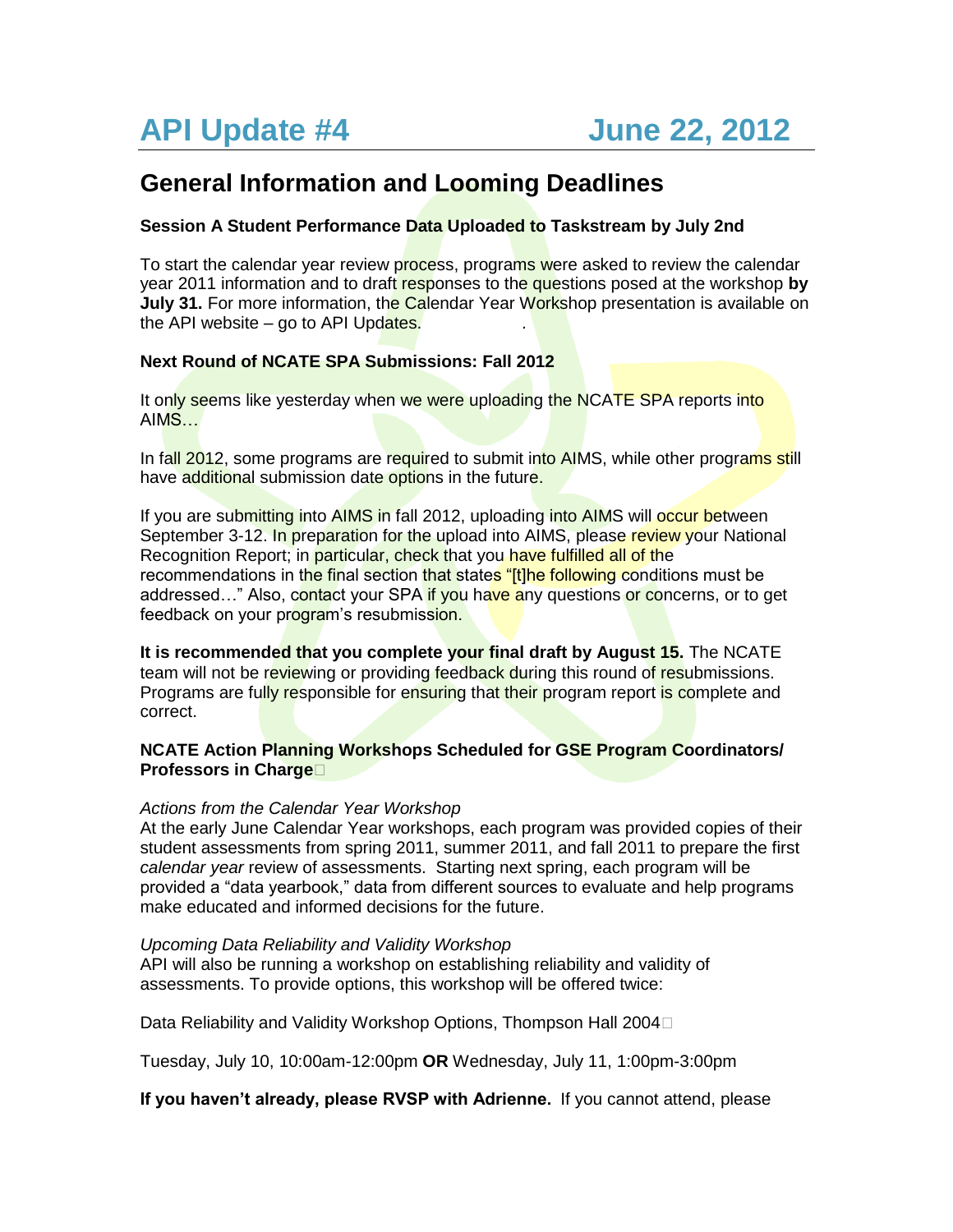email Steve White at cwhite1@gmu.edu.

## **RHT's Academic Program Review (APR) Resubmission**

RHT programs that had participated in the APR will be meeting on July 9 **to discuss the next steps in preparing a revised report.**

### **Unit Wide Assessment Task Forces**

CEHD has created task forces to help the college move forward with consistent and systematic data collection and assessment. Three task forces have been formed and will be working this summer on the following topics:

- Assessment of Dispositions
- Graduate/Employer Surveys
- Annual Planning/Decision-Making Cycle

□API is contacting individuals to participate. We greatly appreciate, in advance, your enthusiasm, thoughts, experiences, and creativity in this process.

# **MATS, Mason's House for Assessment Information**

Thank you to all programs that submitted information to API for the Mason Assessment Tracking System (MATS), the university's central collection space for assessment information. Academic Year 2011-2012 is the first year of the three-year reporting cycle for MATS and CEHD will be expected to provide information on its degree programs and certificates each academic year.

□Confused? Interested? Curious? In any case, please contact Adrienne Sullivan at [asulli11@gmu.edu](mailto:asulli11@gmu.edu) and be sure to visit the website for the Accreditation and Program Improvement office at cehd.gmu.edu/api.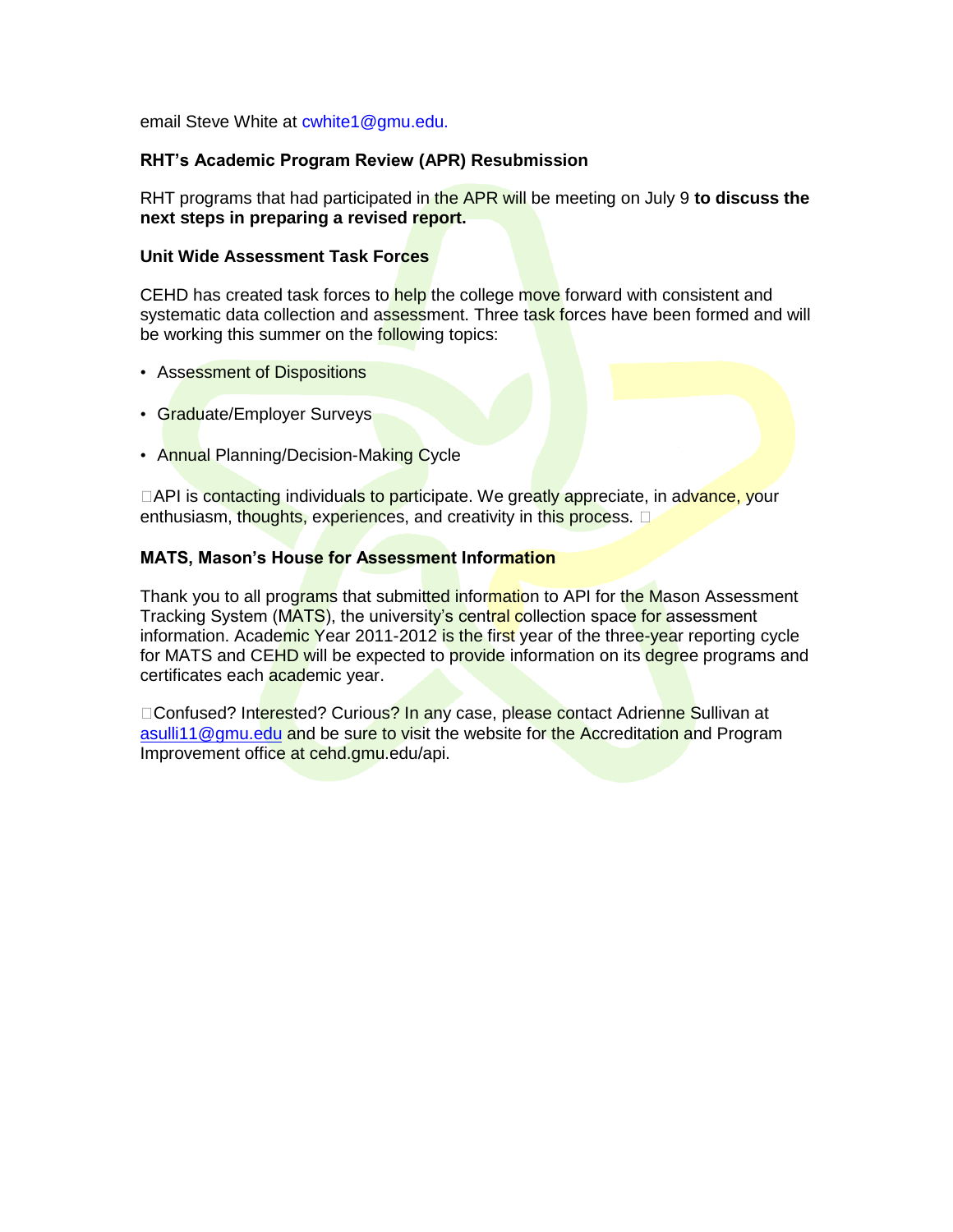